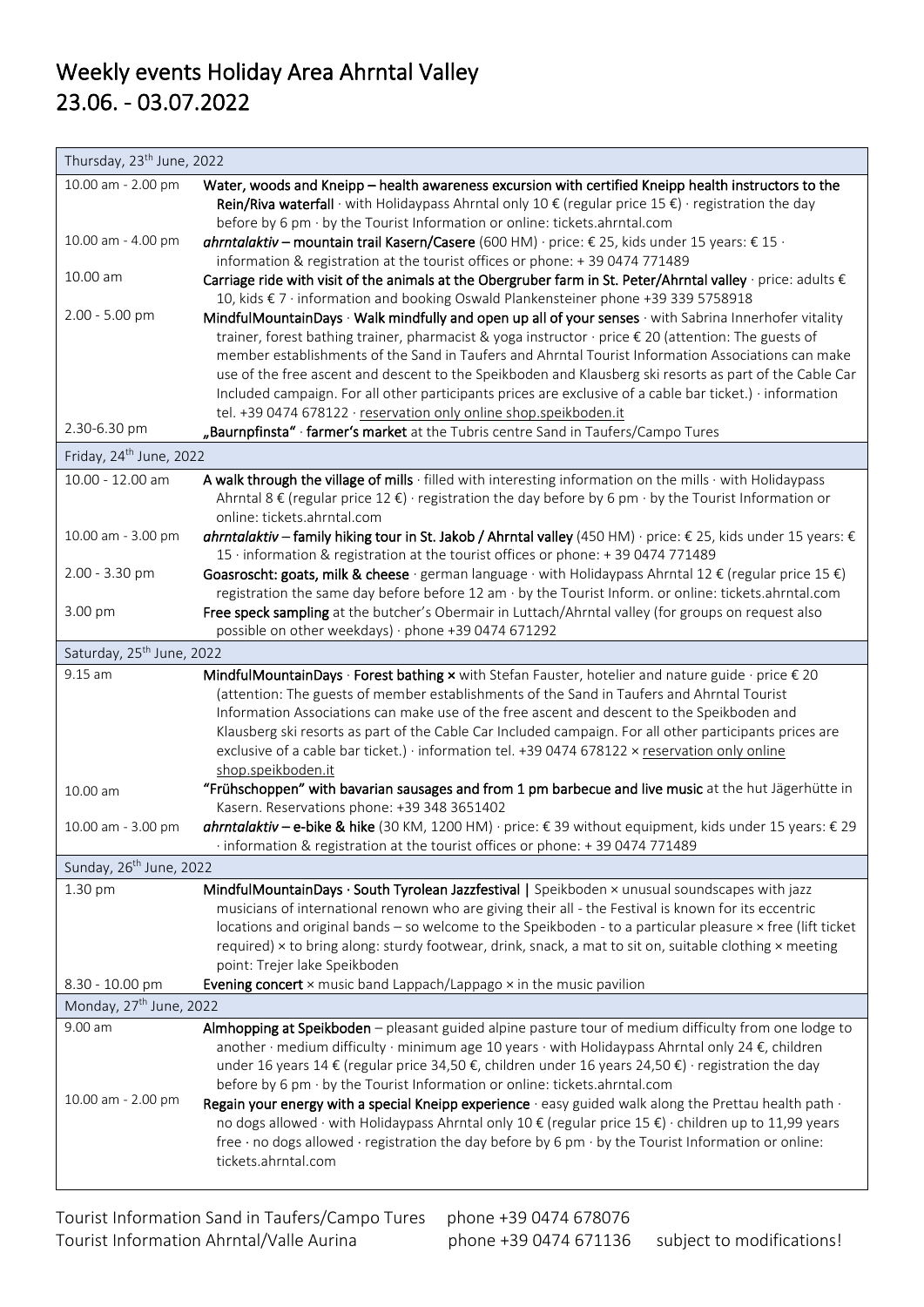| Monday, 27 <sup>th</sup> June, 2022    |                                                                                                                                                                                                                                                                                                                                        |  |
|----------------------------------------|----------------------------------------------------------------------------------------------------------------------------------------------------------------------------------------------------------------------------------------------------------------------------------------------------------------------------------------|--|
| 10.00 am - 2.00 pm                     | ahrntalaktiv – family e-bike tour · suitable for the whole family (30 KM, 300 HM) · price: € 39 without<br>equipment, kids under 15 years: € 29 · information & registration at the tourist offices or phone: +39<br>0474 771489                                                                                                       |  |
| 3.00 - 6.00 pm                         | Search for herbs $\cdot$ easy hike with many insider tips from an expert $\cdot$ with Holidaypass Ahrntal only 10 $\epsilon$<br>(regular price $15 \epsilon$ ) · registration the same day before 12 am $\cdot$ by the Tourist Information or online:<br>tickets.ahrntal.com                                                           |  |
| Tuesday, 28 <sup>th</sup> June, 2022   |                                                                                                                                                                                                                                                                                                                                        |  |
| 9.30 am - 3.30 pm                      | Sun paths hike passing two waterfalls $\cdot$ learn about culture, tradition and the life at 1.400 m $\cdot$ guided hike                                                                                                                                                                                                               |  |
|                                        | of medium difficulty · with Holidaypass Ahrntal only 10 € (regular price 15 €) · children up to 11,99                                                                                                                                                                                                                                  |  |
|                                        | years free · registration the day before by 6 pm · by Tourist Information or online tickets.ahrntal.com                                                                                                                                                                                                                                |  |
| 10.00 am                               | Carriage ride with visit of the animals at the Obergruber farm in St. Peter/Ahrntal valley $\cdot$ price: adults $\epsilon$<br>10, kids € 7 · information and booking Oswald Plankensteiner phone +39 339 5758918                                                                                                                      |  |
| 10.00 am - 3.00 pm                     | <b>ahrntalaktiv</b> - hiking in Rein/Riva (800 HM) · price: € 25, kids under 15 years: € 15 · information &                                                                                                                                                                                                                            |  |
|                                        | registration at the tourist offices or phone: +39 0474 771489                                                                                                                                                                                                                                                                          |  |
| 2.00 - 5.00 pm                         | Farmer's and artisa's market in Kasern/Casere x Nature Park House Kasern                                                                                                                                                                                                                                                               |  |
| $5.00 - 6.30$ pm                       | <b>Cheese, fields &amp; forests</b> – on the search for special ingredients $\cdot$ with a tasting $\cdot$ cheese diary Eggemoa                                                                                                                                                                                                        |  |
|                                        | Mühlwald/Selva dei Molini · no dogs allowed · with Holidaypass Ahrntal only 8 $\epsilon$ (regular price 12 $\epsilon$ ) ·<br>registration the day before by 6 pm $\cdot$ by the Tourist Information or online: tickets.ahrntal.com                                                                                                     |  |
| 5.00 pm                                | Guided visit to the lamb's wool museum (german or italian language) · in Cantuccio/Winkel · booking                                                                                                                                                                                                                                    |  |
|                                        | phone +39 0474 679581                                                                                                                                                                                                                                                                                                                  |  |
| Wednesday, 29 <sup>th</sup> June, 2022 |                                                                                                                                                                                                                                                                                                                                        |  |
| 8.00 am - 1.30 pm                      | Weekly market in Bruneck / Brunico                                                                                                                                                                                                                                                                                                     |  |
| 9.00 am                                | Guided tour Via Ferrata guidata Speikboden $\cdot$ duration 4-5 hours $\cdot$ min. age 12 years $\cdot$ fit for a grade B/C $\cdot$                                                                                                                                                                                                    |  |
|                                        | price € 59 per person (cablecar ticket and rental equipment not included) · limited number of                                                                                                                                                                                                                                          |  |
|                                        | participants · registration till 10 pm the day before · reservation only online shop.speikboden.it                                                                                                                                                                                                                                     |  |
| 9.15 am                                | MindfulMountainDays · Mindfulness hike with mountain lakeside meditation · with Petra Röck, yoga<br>instructor · duration 3-4 hours · at Speikboden · price € 20 (attention: The guests of member                                                                                                                                      |  |
|                                        | establishments of the Sand in Taufers and Ahrntal Tourist Information Associations can make use of                                                                                                                                                                                                                                     |  |
|                                        | the free ascent and descent to the Speikboden and Klausberg ski resorts as part of the Cable Car                                                                                                                                                                                                                                       |  |
|                                        | Included campaign. For all other participants prices are exclusive of a cable bar ticket.) · information                                                                                                                                                                                                                               |  |
|                                        | tel. +39 0474 678122 · reservation only online shop.speikboden.it                                                                                                                                                                                                                                                                      |  |
| 9.30 am - 1 pm                         | The powers of a biotope forest $-$ breathe in deeply $\cdot$ allow the healing powers of the forest to work its<br>wonders, with guide Stefan Fauster $\cdot$ with Holidaypass Ahrntal only 10 € (regular price 15 €) $\cdot$<br>registration the day before by 6 pm $\cdot$ by the Tourist Information or online: tickets.ahrntal.com |  |
| 10.00 am - 3.00 pm                     | <b>ahrntalaktiv – e-bike panoramic tour</b> (35 KM, 1200 HM) · price: € 39 without equipment, kids under 15<br>years: € 29 · information & registration at the tourist offices or phone: +39 0474 771489                                                                                                                               |  |
| 2.15 - 4.00 pm                         | Breathing under the trees - the forest as a natural health resort · relaxing hike from the Kneipp basin in                                                                                                                                                                                                                             |  |
|                                        | Weißenbach/Rio Bianco to the end of the valley $\cdot$ no dogs allowed $\cdot$ with Holidaypass Ahrntal only 8 $\epsilon$                                                                                                                                                                                                              |  |
|                                        | (regular price 12 $\epsilon$ ) · registration the day before by 6 pm $\cdot$ by the Tourist Information or online:<br>tickets.ahrntal.com                                                                                                                                                                                              |  |
| 6.30 - 7.45 pm                         | Mountain Paradise Yoga x cozy evening flow for a relaxed evening with Petra x location: Rooftop terrace                                                                                                                                                                                                                                |  |
|                                        | Restaurant Stochas in Steinhaus/Ahrntal valley × single session (€ 26) or as a package (€ 179) × tickets                                                                                                                                                                                                                               |  |
| 7.15 - 8.15 pm                         | only online tickets.ahrntal.com<br>Yoga with Petra Röck x suitable for all levels x at the natural bathing bond Cascade x meeting point:                                                                                                                                                                                               |  |
|                                        | Cascade entrance area $x$ price $\epsilon$ 13 per unit $x$ no registration required $x$ cancelled in case of rain $x$                                                                                                                                                                                                                  |  |
|                                        | bring your own yoga mat or book in advance x info +39 349 3675765 oder info@yogamitpetra.com                                                                                                                                                                                                                                           |  |
| Thursday, 30 <sup>th</sup> June, 2022  |                                                                                                                                                                                                                                                                                                                                        |  |
| 9.00 - 10.00 am                        | Mountain Paradise Yoga × Feel-good flow for the back, neck and shoulders with Tanja × location:                                                                                                                                                                                                                                        |  |
|                                        | mountain inn Platterhof in St. Johann/Ahrntal valley x nice walk from Hotel Adler and afterwards yoga-                                                                                                                                                                                                                                 |  |
|                                        | breakfast x single session ( $\epsilon$ 32) or as a package ( $\epsilon$ 179) x tickets only online tickets.ahrntal.com                                                                                                                                                                                                                |  |
| 10.00 am - 2.00 pm                     | Water, woods and Kneipp - health awareness excursion with certified Kneipp health instructors to the<br>Rein/Riva waterfall · with Holidaypass Ahrntal only 10 $\epsilon$ (regular price 15 $\epsilon$ ) · registration the day<br>before by 6 pm · by the Tourist Information or online: tickets.ahrntal.com                          |  |
|                                        |                                                                                                                                                                                                                                                                                                                                        |  |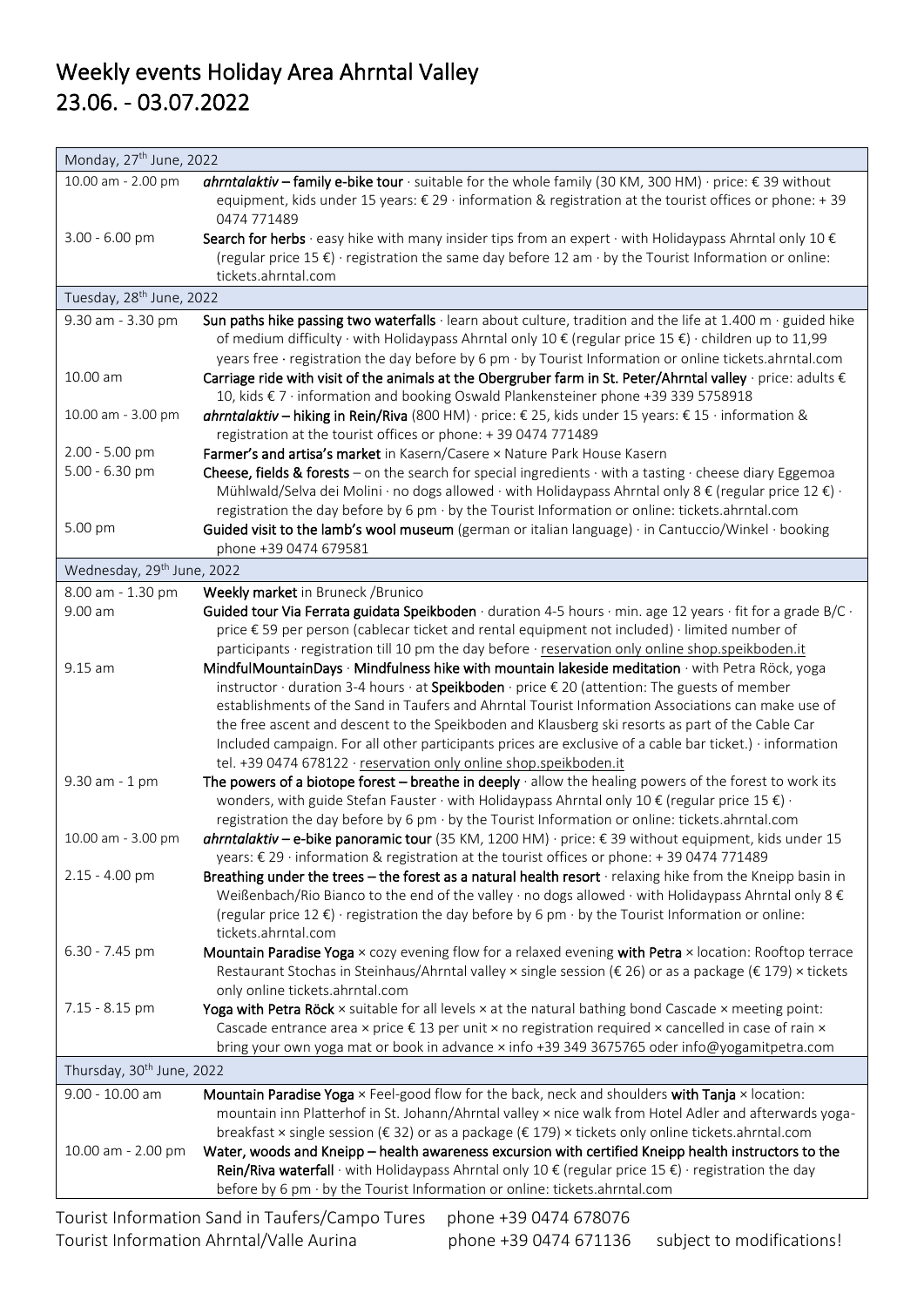| Thursday, 30 <sup>th</sup> June, 2022                                    |                                                                                                                                                                                                                                              |  |
|--------------------------------------------------------------------------|----------------------------------------------------------------------------------------------------------------------------------------------------------------------------------------------------------------------------------------------|--|
| 10.00 am - 4.00 pm                                                       | ahrntalaktiv - mountain trail Kasern/Casere (600 HM) · price: € 25, kids under 15 years: € 15 ·<br>information & registration at the tourist offices or phone: +39 0474 771489                                                               |  |
| 10.00 am                                                                 | Carriage ride with visit of the animals at the Obergruber farm in St. Peter/Ahrntal valley $\cdot$ price: adults $\epsilon$<br>10, kids € 7 · information and booking Oswald Plankensteiner phone +39 339 5758918                            |  |
| 2.00 - 5.00 pm                                                           | Farmer's and artisan's market in Kasern/Casere x Nature Park House Kasern                                                                                                                                                                    |  |
| 2.00 - 5.00 pm                                                           | MindfulMountainDays · Walk mindfully and open up all of your senses · with Sabrina Innerhofer vitality                                                                                                                                       |  |
|                                                                          | trainer, forest bathing trainer, pharmacist & yoga instructor · price € 20 · information tel. +39 0474                                                                                                                                       |  |
|                                                                          | 678122 · reservation only online shop.speikboden.it                                                                                                                                                                                          |  |
| 2.30-6.30 pm                                                             | "Baurnpfinsta" · farmer's market at the Tubris centre Sand in Taufers/Campo Tures                                                                                                                                                            |  |
| 6.00 - 7.00 pm                                                           | Mountain Paradise Yoga x Yellow power Vinyasa with Gabriel x location: garden Hotel Alpenpalace in St.<br>Johann/Ahrntal valley x single session (€ 19) or as a package (€ 179) x tickets only online<br>tickets.ahrntal.com                 |  |
| 7.15 - 8.00 pm                                                           | Mountain Paradise Yoga × "Trataka" Light - meditation for concentration and detox with Miriam ×                                                                                                                                              |  |
|                                                                          | location: garden Hotel Alpenpalace in St. Johann/Ahrntal valley × single session (€ 16) or as a package                                                                                                                                      |  |
|                                                                          | (€ 179) × tickets only online tickets.ahrntal.com                                                                                                                                                                                            |  |
| Friday, 1st July, 2022                                                   |                                                                                                                                                                                                                                              |  |
| 9.00 - 11.00 am                                                          | Mountain Paradise Yoga x easy guided Kneipp-walk along the Prettau/Predoi health path dedicated to                                                                                                                                           |  |
|                                                                          | mindfulness with Christine x location: Prettau/Predoi health x single session (€ 20) or as a package (€<br>179) × tickets only online tickets.ahrntal.com                                                                                    |  |
| 9.00 - 12.30 am                                                          | On the trail oft he cave men x The Farmhouse Gang - program for children from 6-12 years x minimum                                                                                                                                           |  |
|                                                                          | and maximum number of participating children $\cdot$ with Holidaypass Ahrntal 17 $\epsilon$ (regular price 19 $\epsilon$ ) $\cdot$                                                                                                           |  |
|                                                                          | registration the day before by 6 pm $\cdot$ by the Tourist Information or online: tickets.ahrntal.com                                                                                                                                        |  |
| 10.00 - 12.00 am                                                         | Bread baking - healthy, delicious and easy · middle school St. Johann/Ahrntal valley · maximum number                                                                                                                                        |  |
|                                                                          | of participants $\cdot$ no dogs allowed $\cdot$ with Holidaypass Ahrntal 10 € (regular price 15 €) $\cdot$ registration the                                                                                                                  |  |
|                                                                          | day before by 6 pm · by the Tourist Information or online: tickets.ahrntal.com                                                                                                                                                               |  |
| 10.00 - 12.00 am                                                         | A walk through the village of mills · filled with interesting information on the mills · with Holidaypass<br>Ahrntal 8 $\epsilon$ (regular price 12 $\epsilon$ ) · registration the day before by 6 pm $\cdot$ by the Tourist Information or |  |
|                                                                          | online: tickets.ahrntal.com                                                                                                                                                                                                                  |  |
| 10.00 am - 3.00 pm                                                       | ahrntalaktiv – family hiking tour in St. Jakob / Ahrntal valley (450 HM) · price: € 25, kids under 15 years: €<br>15 · information & registration at the tourist offices or phone: +39 0474 771489                                           |  |
| 2.00 - 3.30 pm                                                           | Goasroscht: goats, milk & cheese · german language · with Holidaypass Ahrntal 12 € (regular price 15 €)                                                                                                                                      |  |
|                                                                          | registration the same day before before 12 am $\cdot$ by the Tourist Info or online: tickets.ahrntal.com                                                                                                                                     |  |
| 3.00 pm                                                                  | Free speck sampling at the butcher's Obermair in Luttach/Ahrntal valley (for groups on request also                                                                                                                                          |  |
|                                                                          | possible on other weekdays) · phone +39 0474 671292                                                                                                                                                                                          |  |
| 7.30 - 11.00 pm                                                          | Klausberg by Night $x$ evening atmosphere $x$ with Holidaypass Ahrntal free (regular price 5 $\xi$ )                                                                                                                                         |  |
| Saturday, 2 <sup>nd</sup> July, 2022                                     |                                                                                                                                                                                                                                              |  |
| 10.00 am - 3.00 pm                                                       | ahrntalaktiv - e-bike & hike (30 KM, 1200 HM) · price: €39 without equipment, kids under 15 years: € 29                                                                                                                                      |  |
|                                                                          | · information & registration at the tourist offices or phone: +39 0474 771489<br>"Luchticha Kischta" fair in Luttach/Lutago x from 11 am traditional tree pulling into a fairground, from                                                    |  |
| from 11 am                                                               | about 2 pm put up the Kischta-Michl tree and from 6 pm dance                                                                                                                                                                                 |  |
| 2.00 pm                                                                  | Magic afternoon x at the cozy hut Bizat Hütte in St. Johann/S. Giovanni x fun and games for kids with the                                                                                                                                    |  |
|                                                                          | jolly sun-witch                                                                                                                                                                                                                              |  |
| 6.30 - 7.30 pm                                                           | Mountain Paradise Yoga x speech about Ayurveda with Ayurvedic finger food x location: hall at the                                                                                                                                            |  |
|                                                                          | tourist office in Luttach/Ahrntal valley × single session (€ 30) or as a package (€ 179) × tickets only                                                                                                                                      |  |
|                                                                          | online tickets.ahrntal.com                                                                                                                                                                                                                   |  |
| Sunday, 3rd July, 2022                                                   |                                                                                                                                                                                                                                              |  |
| 8.30 - 11.00 am                                                          | Mountain Paradise Yoga x "108 Sonnengrüße" yoga, ascent/descent with the cable car Klausberg and                                                                                                                                             |  |
|                                                                          | breakfast included × location: Kristallalm Klausberg × single session (€ 36) or as a package (€ 179) ×                                                                                                                                       |  |
|                                                                          | tickets only online tickets.ahrntal.com                                                                                                                                                                                                      |  |
| 10 am - 5 pm                                                             | Discovery day   Speikboden x at different stations spread over the whole area, an exciting progam will                                                                                                                                       |  |
|                                                                          | await you                                                                                                                                                                                                                                    |  |
| from 11 am                                                               | "Luchticha Kischta" fair in Luttach/Lutago × from 11.00 o'clock brunch and concert, from 13.00 dance<br>and from about 18.00 raffle of the Kischta-Michl-tree and other great prizes                                                         |  |
| Tourist Information Sand in Taufers/Campo Tures<br>phone +39 0474 678076 |                                                                                                                                                                                                                                              |  |